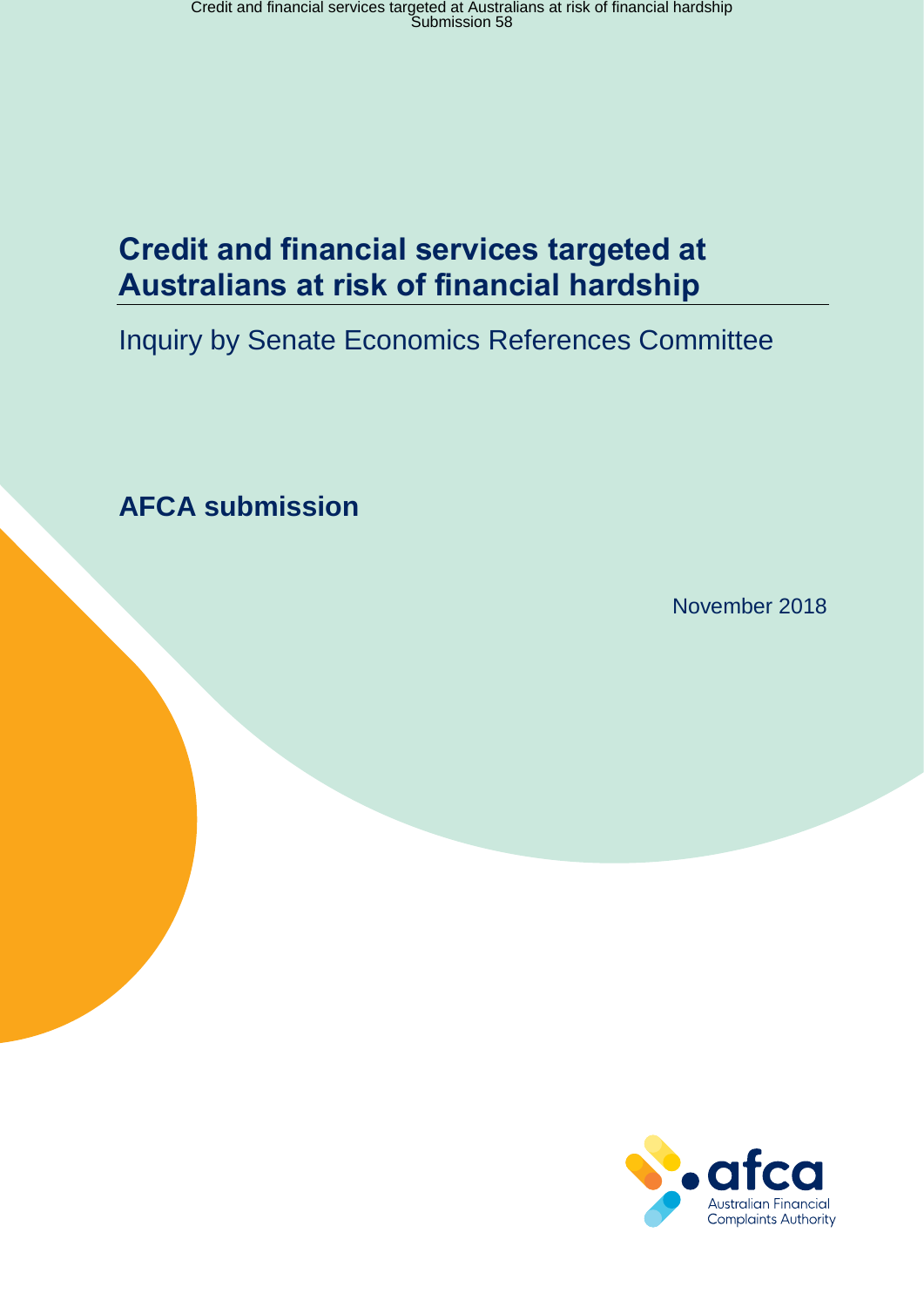# **Contents**

| 2. |  |  |  |  |  |
|----|--|--|--|--|--|
|    |  |  |  |  |  |
|    |  |  |  |  |  |
|    |  |  |  |  |  |
|    |  |  |  |  |  |
|    |  |  |  |  |  |
|    |  |  |  |  |  |
|    |  |  |  |  |  |
|    |  |  |  |  |  |
|    |  |  |  |  |  |
|    |  |  |  |  |  |

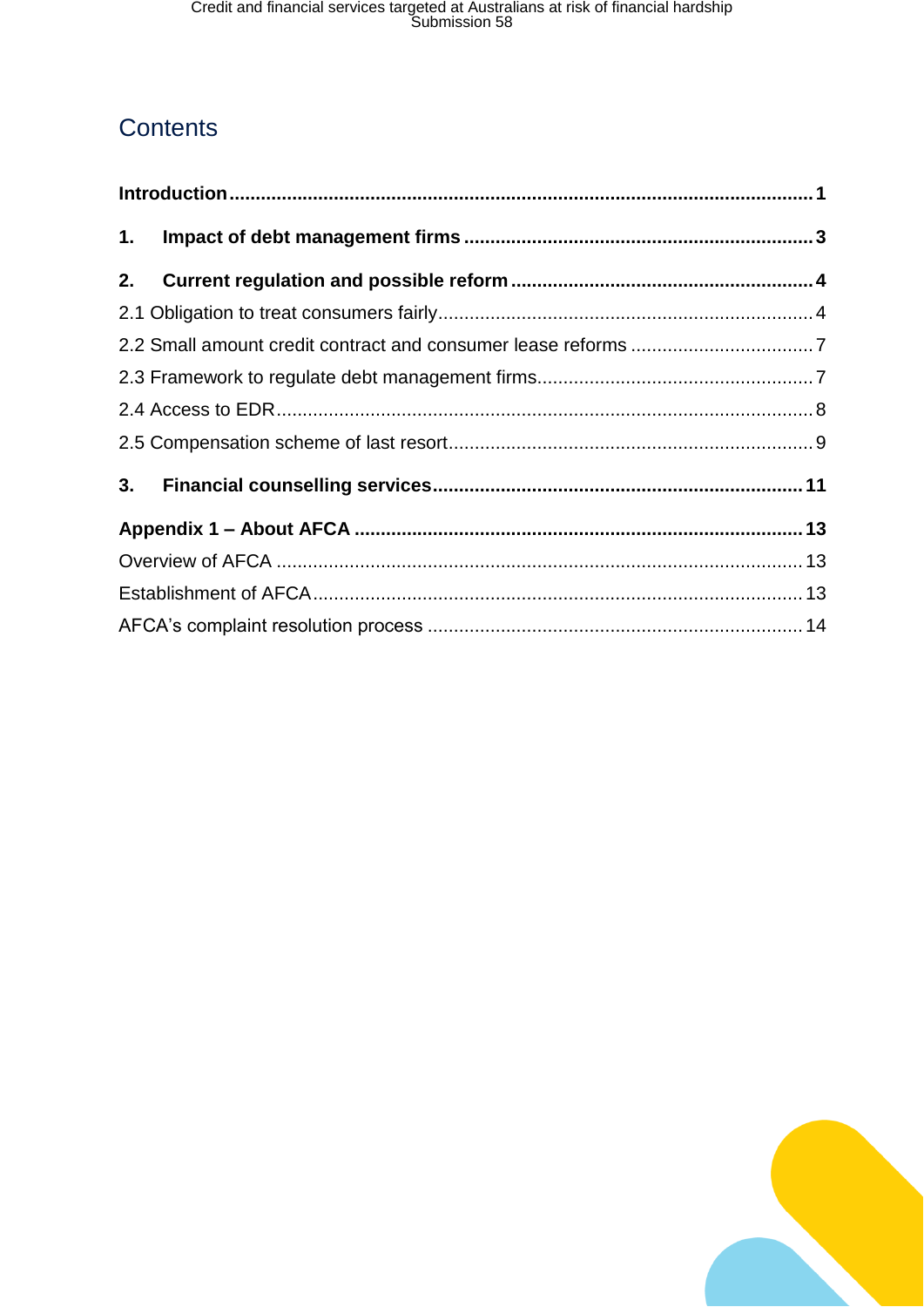## <span id="page-2-0"></span>**Introduction**

The Australian Financial Complaints Authority (AFCA) is the new independent external dispute resolution (EDR) scheme for the financial sector. AFCA has replaced the Financial Ombudsman Service (FOS), the Credit and Investments Ombudsman (CIO) and the Superannuation Complaints Tribunal (SCT) for all new disputes from 1 November 2018.<sup>1</sup>

In addition to its role in handling complaints, AFCA has responsibilities to identify and resolve systemic issues and extensive reporting obligations. AFCA reports matters such as serious contraventions of law and failures to pay compensation awarded to consumers, as well as systemic issues, to the relevant regulator.

On 1 May 2018 AFCA was authorised pursuant to the *Corporations Act 2001.* The AFCA Rules, which govern our operations, were approved by the Australian Securities and Investments Commission (ASIC) in September 2018. We began to receive complaints under these rules on 1 November 2018.

The current Royal Commission into financial services has highlighted issues that have a particularly pronounced impact on Australians at risk of financial hardship. It is the responsibility of all participants in the financial sector, including regulators and others, to work harder to identify and address system failures and to ensure they do not reoccur in future. AFCA will play a key role in ensuring that fair, independent and effective solutions are delivered to consumers with financial complaints. Further, AFCA will work with consumers and industry participants to reduce complaints. We will contribute to raising standards, meeting diverse community needs and providing a trusted service to all.

AFCA welcomes the opportunity to contribute to the inquiry by the Senate Economics References Committee into credit and financial services targeted at Australians at risk of financial hardship. This submission<sup>2</sup> is informed by the experience of AFCA's predecessor schemes FOS and CIO. It focusses on issues that go to the effectiveness of EDR as a mechanism of redress for consumers including small businesses.

In response to the Terms of Reference of the inquiry, the key points of our submission are:

• Impact of debt management firms<sup>3</sup>

 $\overline{a}$ <sup>1</sup> Appendix 1 provides a brief overview of AFCA, explains how it was established and outlines its complaint resolution process. For comprehensive information about AFCA, see our websit[e www.afca.org.au.](http://www.afca.org.au/)

<sup>&</sup>lt;sup>2</sup> This submission has been prepared by the staff of AFCA and does not necessarily represent the views of individual directors of AFCA.

<sup>&</sup>lt;sup>3</sup> This submission uses the term 'debt management firm' to refer to an organisation that, for fees, promises to assist consumers in financial hardship or with listings on their credit reports through debt negotiation, advising and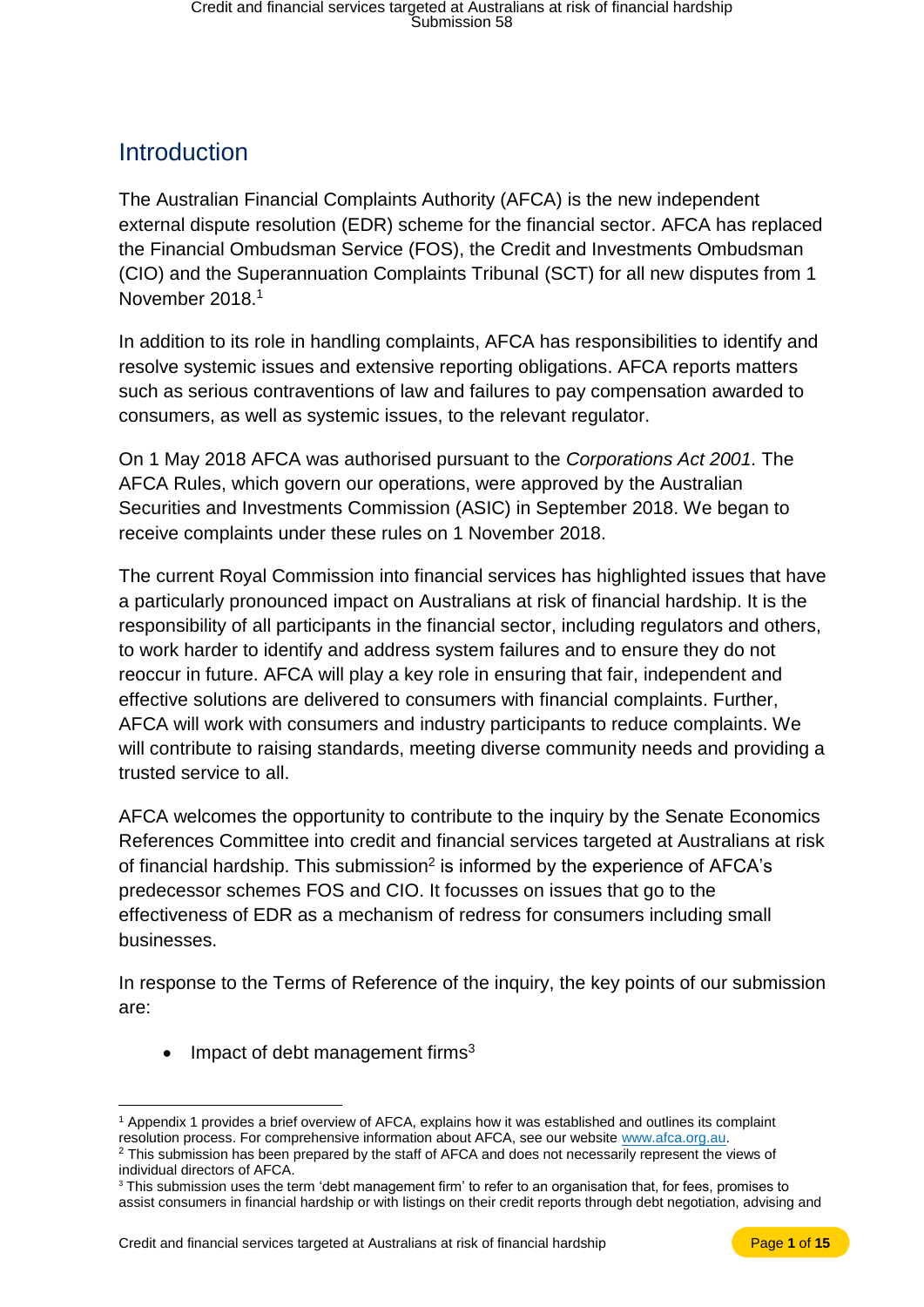Section 1 provides information about the adverse impact that debt management firms can have on individuals, communities and the broader financial system. AFCA suggests a new framework be established to regulate these firms, as outlined in Section 2.

• Current regulation and possible reform

Section 2 explains that AFCA supports particular reforms to address issues relating to pay day lenders, consumer lease providers and unlicensed operators such as 'buy now pay later' businesses as well as debt management firms. The reforms could improve consumer protection by increasing access to EDR and raising conduct standards.

These reforms should form part of a broader reform program in the financial sector. Other elements of this program – also explained in Section 2 – include:

o introducing an enforceable obligation for financial firms to treat consumers fairly

We suggest consideration be given to imposing this obligation and using the 'Principles for Businesses' that apply in the United Kingdom (UK) as a model for reforms to impose the obligation.

o establishing a compensation scheme of last resort

AFCA strongly supports the establishment of such a scheme. This would address the current problem that some consumers, who are awarded compensation when they take complaints to EDR, are not paid. If EDR can be strengthened by establishing such a scheme, reforms to extend access to EDR can provide more effective consumer protection.

• Financial counselling services

 $\overline{a}$ 

Section 3 explains the important role that financial counselling services play in the financial sector generally and in EDR in particular. Acknowledging this role, AFCA supports measures to ensure the services are funded adequately now and in future. We suggest that a sustainable funding model be developed and consideration be given to following an approach taken overseas, where an industry levy funds financial counselling.

arranging debt agreements, 'repairing' credit reports and developing and managing budgets. For clarity, we confirm that 'debt management firm' in this submission covers all of the organisations referred to in item (a)(iii) of this inquiry's Terms of Reference.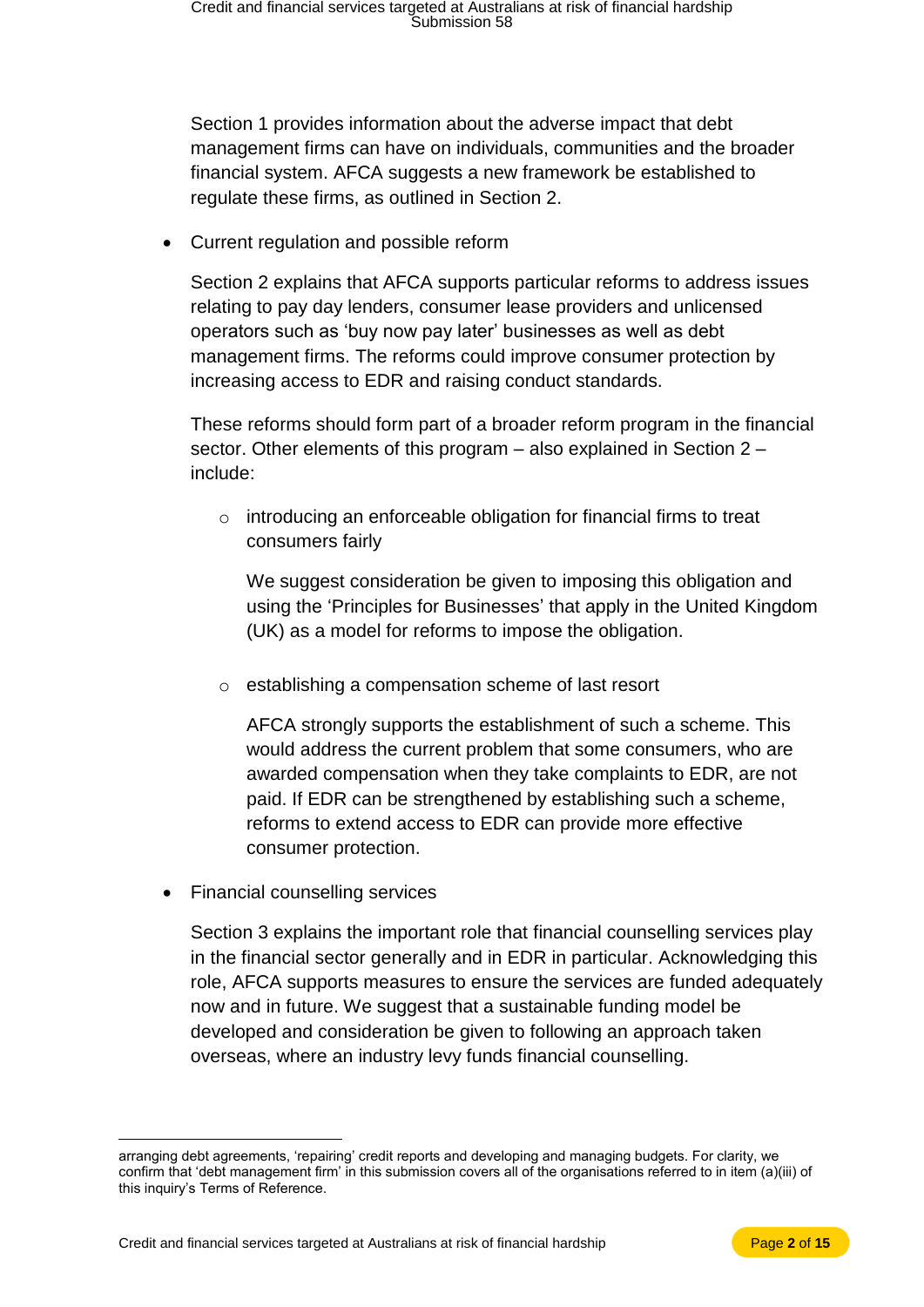# <span id="page-4-0"></span>1. Impact of debt management firms

In recent years the impact of debt management firms has been examined and discussed. Solutions to problems have also been proposed. We draw attention to:

• [ASIC Report 465](https://download.asic.gov.au/media/3515432/rep465-published-21-january-2016.pdf) *Paying to get out of debt or clear your record: The promise of debt management firms*, released in January 2016.

The report presents findings of research conducted by ASIC in 2014 and 2015. It highlights issues including:

- o problems relating to fees, which may be high, 'front-loaded' or unclear
- o unfair sales techniques
- o inadequate disclosure of risks
- o failure to refer consumers to free services such as financial counselling and EDR.
- The 'Experts Roundtable' held in February 2016.

About 40 experts participated in the Roundtable, including leading academics and staff of FOS, CIO, consumer advocacy services, industry associations and regulators. A [communique](https://www.financialcounsellingaustralia.org.au/Corporate/News/Communique-Debt-Management-Firms-Regulatory-Reform) released in March 2016 identifies these participants. It also sets out the consensus view reached about the need for action, including introduction of a new regulatory regime with licensing to impose conduct standards for debt management firms and ensure complaints about these firms can be taken to EDR.

• The Ramsay Review completed in early 2017<sup>4</sup>

The [Final Report](https://treasury.gov.au/publication/edr-review-final-report/) on the review, released in May 2017, recommended debt management firms be required to maintain membership of AFCA. The review's Recommendation 10 was:

Debt management firms should be required to be members of the single EDR body. Further work should be undertaken to determine the most appropriate mechanism by which to impose this requirement.

The Government's response to the report accepted this and other recommendations made by the review.

The EDR arrangements in Australia enable AFCA to provide a free service to consumers. We base our complaint handling processes on a co-operative approach with our stakeholders. We are concerned that the involvement of paid debt management firms, acting for consumers in complaints, may lead to more adversarial

 $\overline{a}$ <sup>4</sup> [Review of the Financial System EDR and Complaints Framework](https://treasury.gov.au/review/review-into-dispute-resolution-and-complaints-framework/) by an expert panel chaired by Professor Ian Ramsay.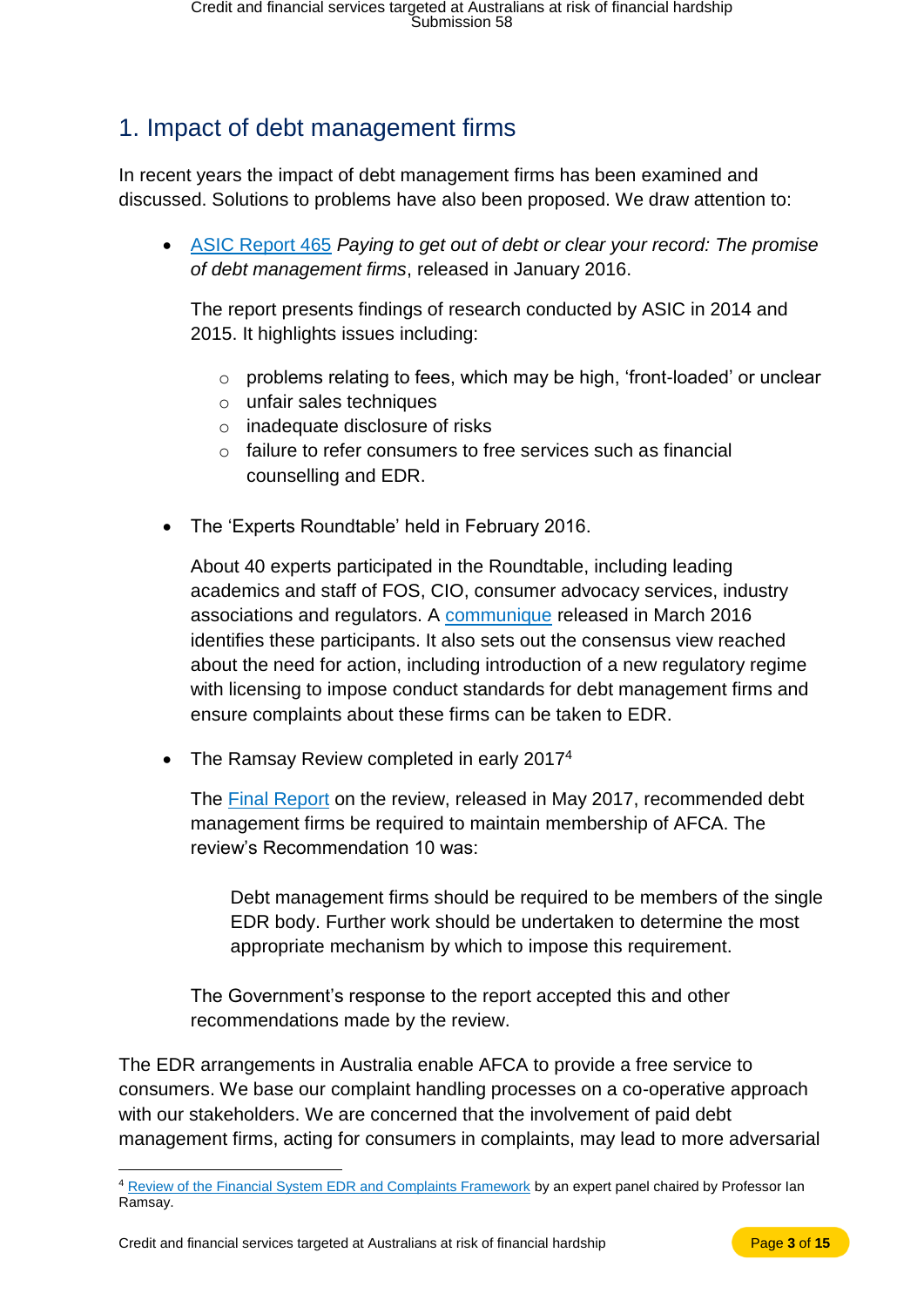conduct from all parties to EDR. This would not be consistent with the current approach to EDR in Australia. Fees provide an incentive for debt management firms to pursue complaints that may have no real merit or are not in the interests of the consumers involved.

#### **Case Study 1 – Debt negotiator**

The AFCA Rules restrict the action that a financial firm can take to enforce a debt that is the subject of a complaint submitted to AFCA. A similar restriction applied where debt complaints were lodged with FOS and CIO, by virtue of their operating rules.

Through its work in dispute resolution and systemic issues, CIO became aware that a debt negotiator followed this practice regularly:

- The debt negotiator, acting for consumers with debts to CIO members, lodged complaints with CIO relating to the debts.
- The CIO Rules restricted enforcement action. Nevertheless, the debt negotiator charged the debtors substantial fees for what it claimed to be a service of 'keeping enforcement action on hold'.
- The debt negotiator did not inform the debtors that complaints had been lodged with CIO, or that lodgement restricted enforcement action.

This case illustrates how debt management firms can profit unfairly from consumers with debts.

To improve consumer protection and ensure EDR services are not affected adversely, AFCA suggests a new framework be established to regulate debt management firms, including licensing requirements. Further detail is provided in the discussion about reforms in Section 2.

## <span id="page-5-0"></span>2. Current regulation and possible reform

#### <span id="page-5-1"></span>**2.1 Obligation to treat consumers fairly**

Australian financial services regulation currently lacks an overarching focus on fair treatment of customers. Instead of providing for separate functional activities, we believe conduct regulation should be more clearly based on the fair treatment of consumers at all stages of what is an increasingly integrated product design, origination and distribution system. This would help ensure the financial system better meets the needs of all users, including individual and small business consumers.

AFCA considers that treating consumers fairly should be made a standalone and enforceable standard for financial services entities and individuals working for them. A detailed explanation of the need for this standard is set out in our submission in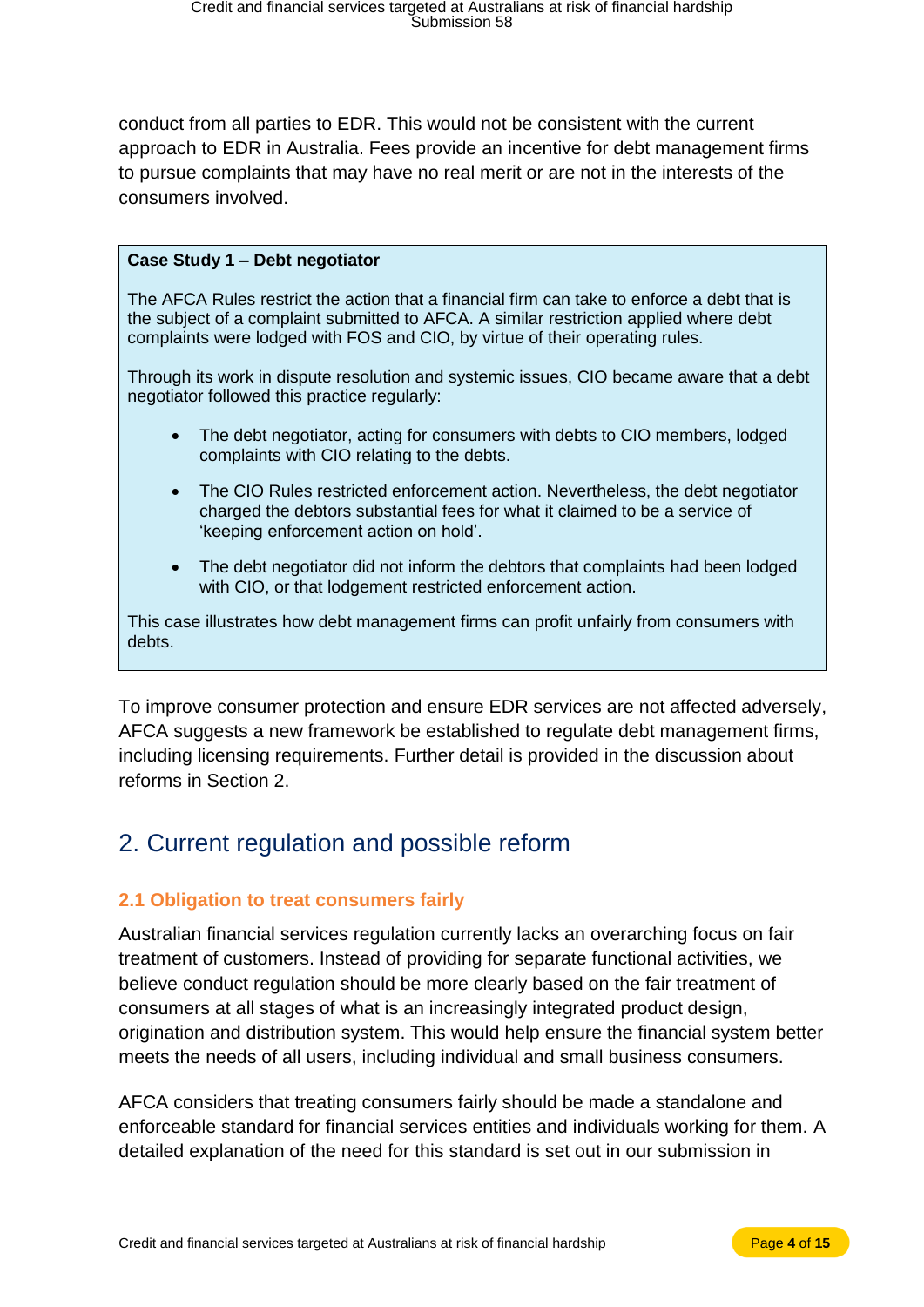response to the Interim Report of the current Royal Commission into financial services.<sup>5</sup>

The obligation that we propose should apply to all businesses operating in the financial sector – including the businesses that this inquiry is examining. To support this view, we refer to the serious issues relating to debt management firms noted in Section 1. We submit that the need to impose the obligation to treat consumers fairly is greatest in pockets of the industry subject to less rigorous regulation or where regulatory gaps exist.

UK authorised financial services firms (even those with no direct contact with retail customers) are subject to Principles for Businesses<sup>6</sup> that mandate fairness and good conduct. The principles are:

#### **1. Integrity**

A firm must conduct its business with integrity.

#### **2. Skill, care and diligence**

A firm must conduct its business with due skill, care and diligence.

#### **3. Management and control**

A firm must take reasonable care to organise and control its affairs responsibly and effectively, with adequate risk management systems.

#### **4. Financial prudence**

A firm must maintain adequate financial resources.

#### **5. Market conduct**

A firm must observe proper standards of market conduct.

#### **6. Customers' interests**

A firm must pay due regard to the interests of its customers and treat them fairly.

#### **7. Communications with clients**

A firm must pay due regard to the information needs of its clients, and communicate information to them in a way which is clear, fair and not misleading.

#### **8. Conflicts of interest**

A firm must manage conflicts of interest fairly, both between itself and its customers and between a customer and another client.

#### **9. Customers: relationships of trust**

A firm must take reasonable care to ensure the suitability of its advice and discretionary decisions for any customer who is entitled to rely upon its judgment.

#### **10. Clients' assets**

 $\overline{a}$ 

A firm must arrange adequate protection for clients' assets when it is responsible for them.

<sup>&</sup>lt;sup>5</sup> [Submission made by AFCA](http://afcaintranet/site/news/royal_commission.jsp) in October 2018 in response to Interim Report of Royal Commission.

<sup>&</sup>lt;sup>6</sup> The Principles for Businesses are set out in the Financial Conduct Authority's [Handbook.](https://www.handbook.fca.org.uk/)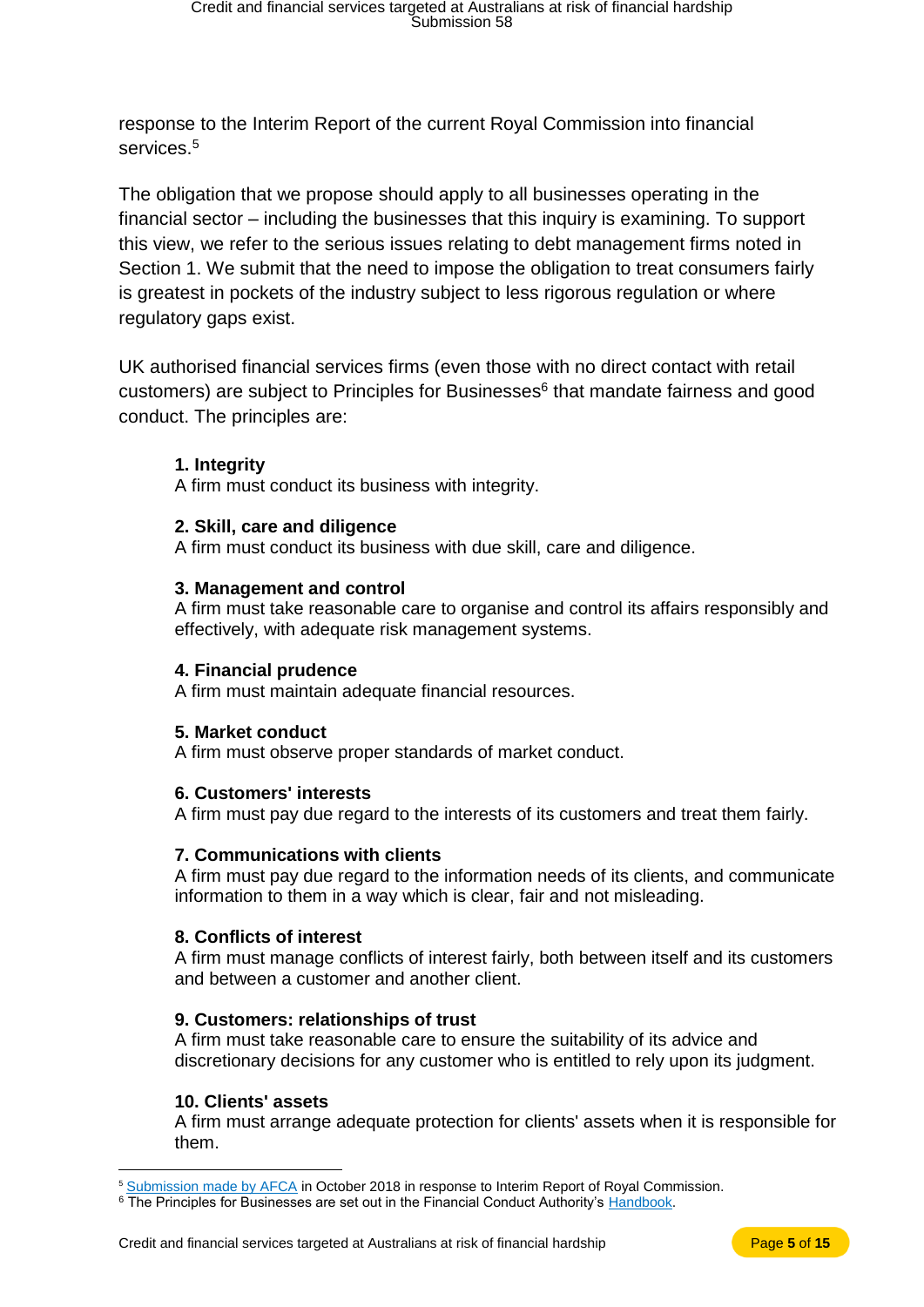#### **11. Relations with regulators**

A firm must deal with its regulators in an open and cooperative way, and must disclose to the appropriate regulator appropriately anything relating to the firm of which that regulator would reasonably expect notice.

A breach of these Principles for Businesses makes a firm liable to disciplinary action. The Financial Conduct Authority (FCA) can take enforcement action against a firm on the basis of the principles alone.<sup>7</sup> The FCA has stated:

'The Principles act as a general statement of the fundamental obligations of firms reflecting our operational objectives. The Principles are then amplified in more detailed rules and guidance ... to address particular circumstances. This combination of Principles, rules and guidance allows us to apply a range of tools and protections that are appropriate in different situations.

The overarching framework of the Principles is necessary because the detailed rules cannot constitute an all-embracing comprehensive code of regulation that covers all possible circumstances. Any code that tried to be exhaustive could be circumvented, could contain provisions which are unsuitable for the many and varied circumstances which arise in financial services and could also stifle innovation. So, even in areas where there are detailed rules, a firm must continue to comply with the Principles.'<sup>8</sup>

For Principle 6 - the fairness principle - the FCA has set six consumer outcomes that firms should strive to achieve, referred to as 'TCF' (Treating Customers Fairly).

- Outcome 1: Consumers can be confident they are dealing with firms where the fair treatment of customers is central to the corporate culture.
- Outcome 2: Products and services marketed and sold in the retail market are designed to meet the needs of identified consumer groups and are targeted accordingly.
- Outcome 3: Consumers are provided with clear information and are kept appropriately informed before, during and after the point of sale.
- Outcome 4: Where consumers receive advice, the advice is suitable and takes account of their circumstances.
- Outcome 5: Consumers are provided with products that perform as firms have led them to expect, and the associated service is of an acceptable standard and as they have been led to expect.

<sup>&</sup>lt;sup>7</sup> [FCA Mission: Approach to Consumers,](https://www.fca.org.uk/publication/corporate/approach-to-consumers.pdf) page 13.

<sup>&</sup>lt;sup>8</sup> [FCA Discussion Paper DP18/5,](https://www.fca.org.uk/publication/discussion/dp-18-05.pdf) July 2018, pages 9-10.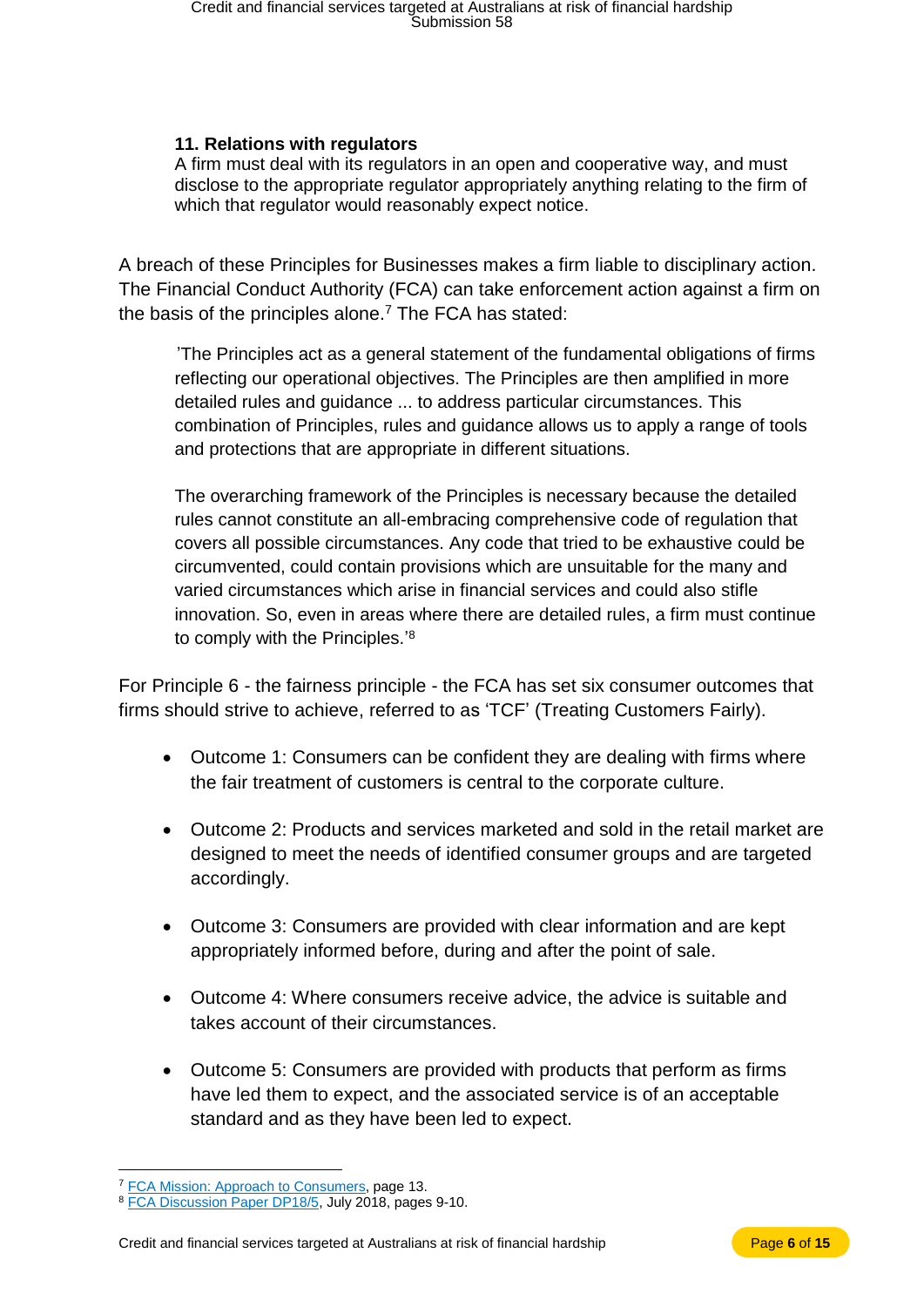• Outcome 6: Consumers do not face unreasonable post-sale barriers imposed by firms to change product, switch provider, submit a claim or make a complaint.<sup>9</sup>

AFCA supports principles-based and outcomes-focused regulation. We suggest that consideration be given to:

- the introduction of a standalone enforceable standard requiring consumers to be treated fairly
- using the FCA's Principles for Businesses as a model for reforms imposing the standard.

### <span id="page-8-0"></span>**2.2 Small amount credit contract and consumer lease reforms**

AFCA is aware of the increase in the number of small amount credit contract (pay day lending) and buy now pay later providers that have entered the financial sector in the recent past. ASIC enforcement action since 2010 with respect to pay day lending has shown that irresponsible lending practices and misleading advertising in this sector has had a disproportionate impact on financially vulnerable Australians.

While we understand that government regulation of pay day lending is in progress, we anticipate that this sector will continue to grow and with it the need for a wellresourced financial counselling sector.

AFCA would welcome the passage of the proposed small amount credit contract and consumer lease legislation as this would strengthen consumer protection and ensure the standards required of firms participating in this sector are clear.

#### <span id="page-8-1"></span>**2.3 Framework to regulate debt management firms**

Section 1 provides information about the impact that debt management firms can have. To improve consumer protection and ensure EDR services are not affected adversely, AFCA suggests a new framework be established to regulate debt management firms, including licensing requirements. The framework should:

- require debt management firms to be members of AFCA, to give consumers with complaints against these firms access to free and timely EDR
- impose conduct standards for debt management firms, such as obligations to
	- o act in the best interests of consumers
	- o clearly disclose to consumers and that the firm operates for profit, as well as disclosing all applicable fees
	- o ensure the firm only makes complaints to financial firms or AFCA on behalf of consumers where the complaints have a reasonable basis.

 $\overline{a}$ <sup>9</sup> FCA Discussion Paper DP18/5, July 2018, page 37.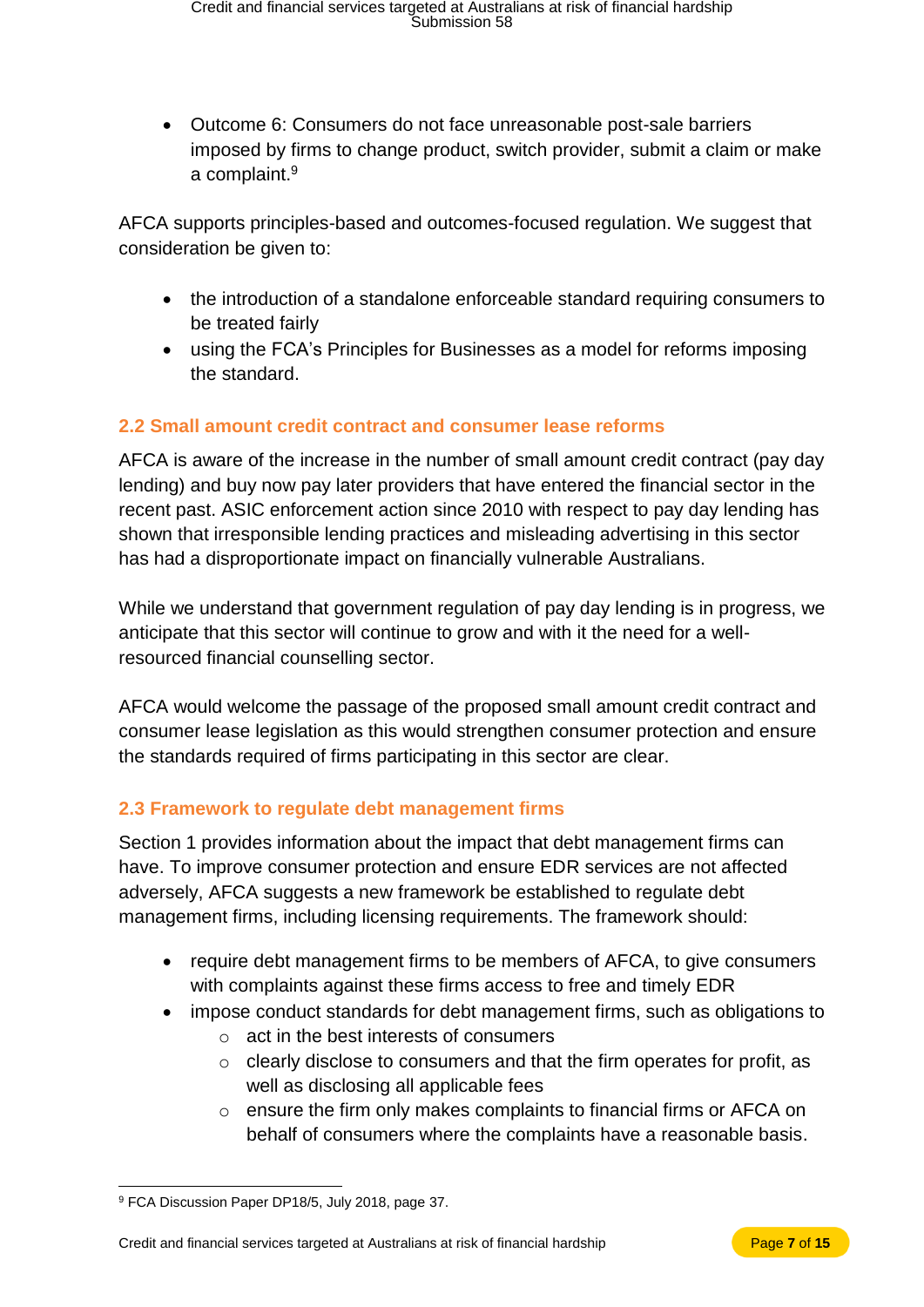## <span id="page-9-0"></span>**2.4 Access to EDR**

Financial firms that hold an Australian Credit Licence or an Australian Financial Services Licence are required to maintain membership of AFCA. Consumers with complaints against these licence holders (members of AFCA) can access our EDR services for free.

Some businesses such as 'buy now, pay later' providers, pay day lenders and debt management firms have joined AFCA on the basis that they provide regulated services, or because they have chosen to join voluntarily. However, some businesses can structure their operations so that they do not need to hold licences. Unlicensed businesses are not required to be members of AFCA.

In our view, consumers of these services would not readily understand or appreciate that they are not dealing with a licensed business given that the services provided relate to credit. Nor should consumers have to rely on the business voluntarily deciding to join AFCA, especially when the decision to cease being a member rests with the business rather than the consumer.

#### **Case Study 2 – Short term credit provider**

Subsection 6(1) of the National Credit Code states that a loan is not regulated under the Code where the maximum amount of credit fees and charges does not exceed 5% of the loan (and other requirements are met).

A short term credit provider claimed the exemption under subsection 6(1) while a related company acted as a 'broker' and charged consumers substantial fees in relation to the short-term credit contracts. AFCA understands this arrangement was designed to avoid the caps applicable to small amount credit contracts under the Code.

The credit provider refused to co-operate with an investigation by CIO, resigned its CIO membership, and cancelled its Australian Credit Licence. Accordingly, AFCA does not know how many consumers were affected by the credit provider's conduct. We understand this firm continues to operate as an unlicensed credit provider.

#### **Case Study 3 – Credit repair agency**

Credit repair agencies are not required to be members of AFCA and, in the past, were not required to be members of FOS or CIO. Some debt management firms have, however, joined FOS or CIO and now AFCA on a voluntary basis.

One credit repair agency agreed to allow CIO to investigate complaints made about its service. Relying on the agreement, CIO was able to:

- obtain a number of positive outcomes for consumers with complaints
- as part of a systemic issues investigation, negotiate the removal of unfair contract terms from the agency's standard terms and conditions.

This case indicates the scope to enhance consumer protection by requiring credit repair agencies and other financial firms to be members of AFCA.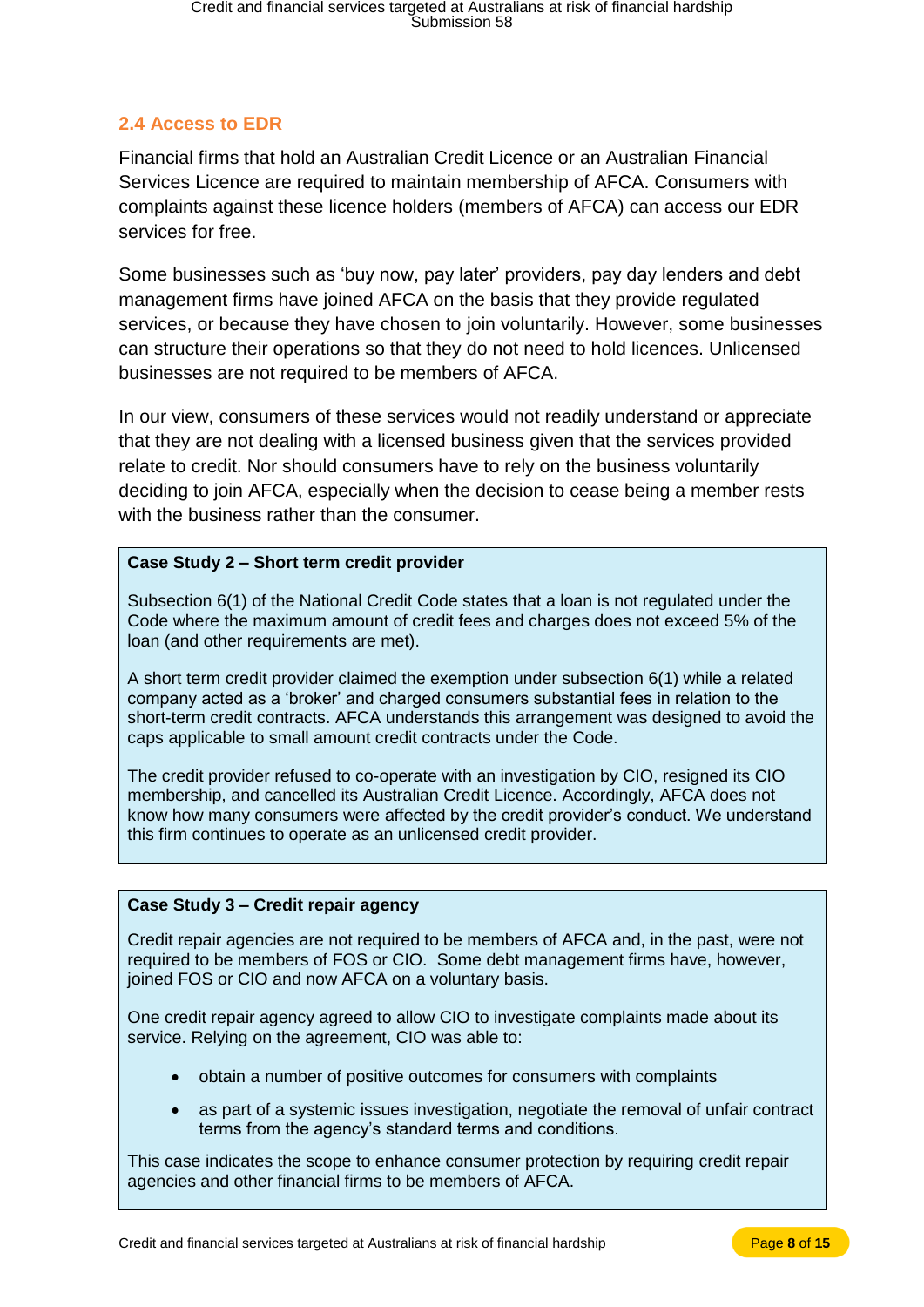Some of the businesses being examined in this inquiry are not required to be members of AFCA. Consumers with complaints against them can only access our EDR services if the businesses voluntarily maintain AFCA membership. The existing regulatory requirements do not ensure that complaints are handled properly and consumers without access to EDR may not understand that they do not have the same rights as other consumers of comparable financial services.

AFCA suggests that, when examining situations unsatisfactory for consumers, the inquiry considers whether the consumers have access to EDR and possible reforms to increase EDR access.

#### <span id="page-10-0"></span>**2.5 Compensation scheme of last resort**

#### **Current issue**

There is a gap in the current arrangements for EDR in Australia's financial sector because there is no compensation scheme of last resort.

Some consumers who take complaints to EDR are awarded monetary compensation but this is not paid. This occurs typically when the financial firm has gone into liquidation or administration or their compensation arrangements fail to respond. For example, the firm's professional indemnity insurer may deny indemnity if there are a large number of disputes about similar conduct, conduct may fall within a point exclusion or the excess carried by the firm may be too high.

AFCA can respond to a financial firm's default by reporting the firm to ASIC and terminating its membership of AFCA. Neither of these responses assists the unpaid consumer however.

The following table indicates the extent of the problem. It shows the number of financial firms that failed to pay compensation awarded in determinations made by FOS and CIO, the number of consumers affected and the amount of money involved.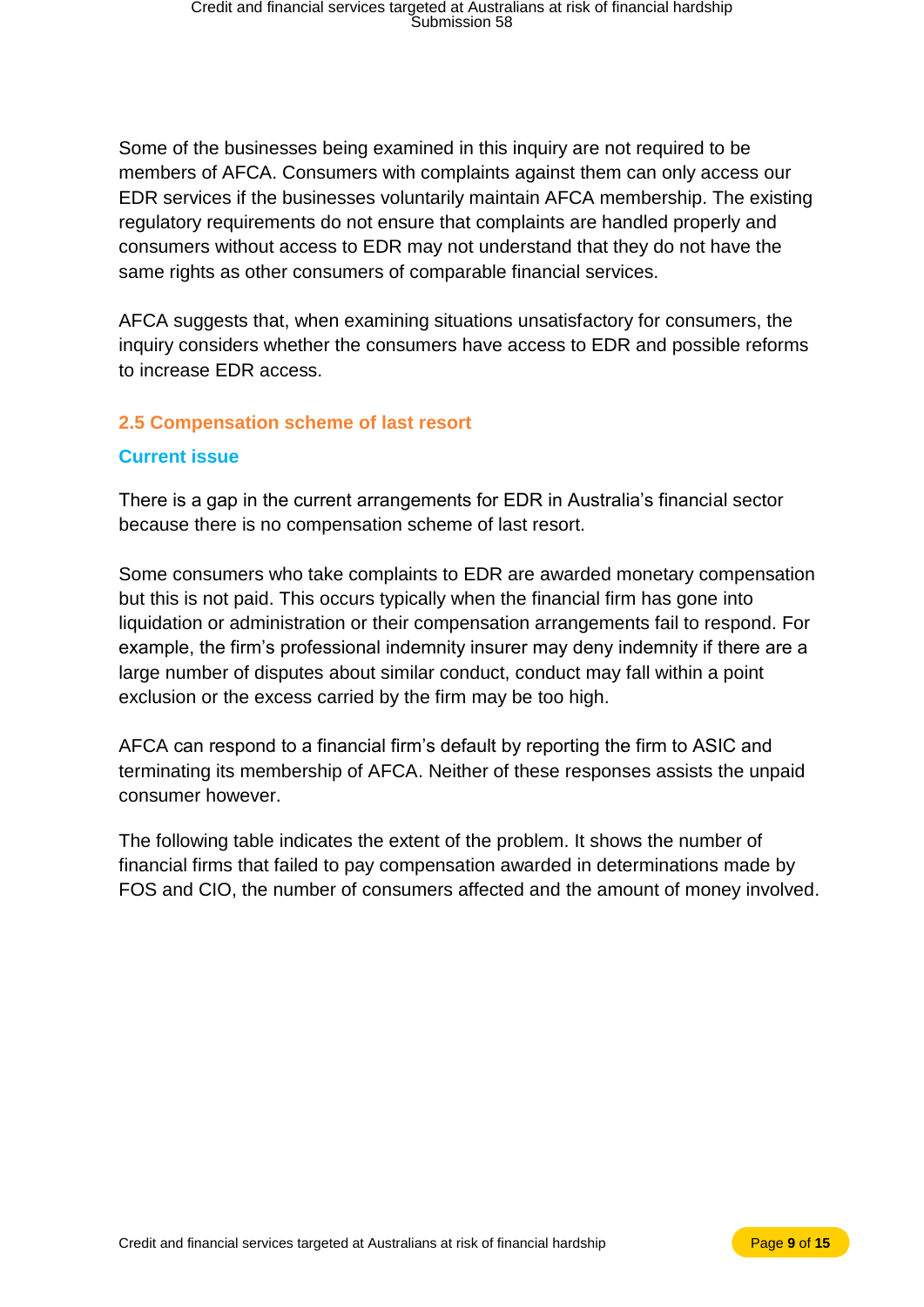| <b>Scheme</b> | <b>Number of financial</b><br>firms                                                                                                                                                                                                                                     | <b>Number of</b><br>consumers<br>affected | Quantum                     |
|---------------|-------------------------------------------------------------------------------------------------------------------------------------------------------------------------------------------------------------------------------------------------------------------------|-------------------------------------------|-----------------------------|
| <b>FOS</b>    | 44 during the period<br>1 January 2010 until<br>30 September 2018<br>(52% of these were<br>financial advisors/<br>planners, 11% were<br>operators of<br>managed investment<br>schemes, 9% were<br>credit providers,<br>28% were other<br>financial firms) <sup>10</sup> | 246 (177<br>determinations)               | $$16$ million <sup>11</sup> |
| <b>CIO</b>    | 7 during the period<br>from 1 December<br>2014 until 30<br>September 2018                                                                                                                                                                                               | 9 (9 determinations)                      | \$419,209.73                |

AFCA strongly supports FOS's submission to the Royal Commission of 2 February 2018 that the consumer protection framework needs an effective mechanism to deal with the issue of unpaid EDR scheme determinations.

An EDR mechanism is clearly not satisfactory if binding awards of compensation are not paid. Consumers must have confidence that when things go wrong, they will be compensated when there is a decision made in their favour. What can often get lost in this discussion is the impact that losses and unpaid compensation awards have on the lives of individual consumers, their families and small businesses.

We consider that there needs to be a workable and acceptable compensation scheme of last resort to provide access to justice for consumers who do not receive awarded compensation for financial loss and fill the structural gap in the existing dispute resolution framework.

There has been extensive consultation with government, industry and regulators about scheme proposals. The Ramsay Review, after thorough consideration, recommended that a scheme be established.

<sup>&</sup>lt;sup>10</sup> Of the '28% other financial firms' these include a growing default rate among derivatives, foreign exchange and contracts for difference traders. Our experience is these firms very rarely have adequate compensation arrangements that respond to consumer complaints.

<sup>11</sup> The amount is in excess of \$16 million and both figures do not include interest.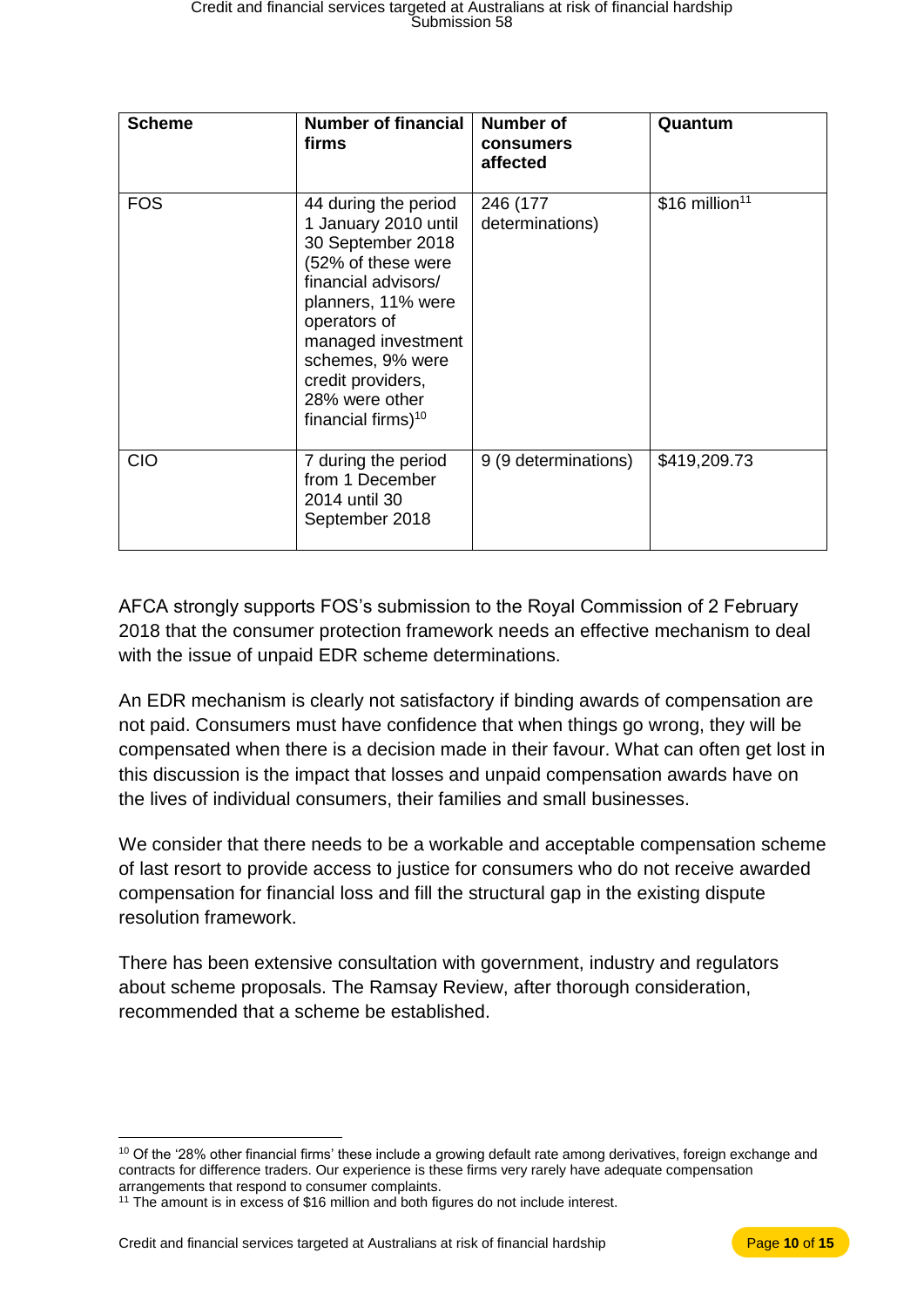### **Reforms**

The absence of a compensation scheme of last resort is a gap in the current arrangements for EDR for financial services that results in harm to consumers. If EDR can be strengthened by establishing such a scheme, the reforms to extend access to EDR suggested above can provide more effective consumer protection.

## <span id="page-12-0"></span>3. Financial counselling services

To provide EDR effectively, AFCA should be accessible to all consumers of financial services in Australia. Accessing EDR is easier for people who are financially literate, are connected to services and information through the internet, and have the knowledge and resources to seek EDR if they have a problem with a financial firm. We are aware that vulnerable and disadvantaged consumers often have difficulties seeking assistance from an EDR scheme however.

Free financial counselling, and other community services, play a very important role in the financial sector. These services connect vulnerable and disadvantaged members of the community to EDR schemes such as AFCA and other support mechanisms. They also raise the standard of financial competency through help with budgeting, dealing with credit issues and other practical financial matters.

Financial counselling services help consumers to avoid financial problems and, where problems do arise, help consumers to pursue and resolve complaints. If these services are not available free to consumers, many vulnerable and disadvantaged consumers may not be able to make complaints to financial firms or escalate complaints to EDR – and may turn to paid debt management firms.

At times, the predecessors of AFCA have seen gaps in the availability of financial counselling services and consumers have indicated that they have encountered long delays when accessing these services. When financial counselling is not available, or only available after long delays, consumers' financial problems are exacerbated and their personal wellbeing suffers.

Financial counselling services form a crucial part of the infrastructure of our financial sector. They provide benefits by, for example:

- helping consumers to resolve financial problems and complaints alleviating issues that can cause real hardship
- promoting financial capability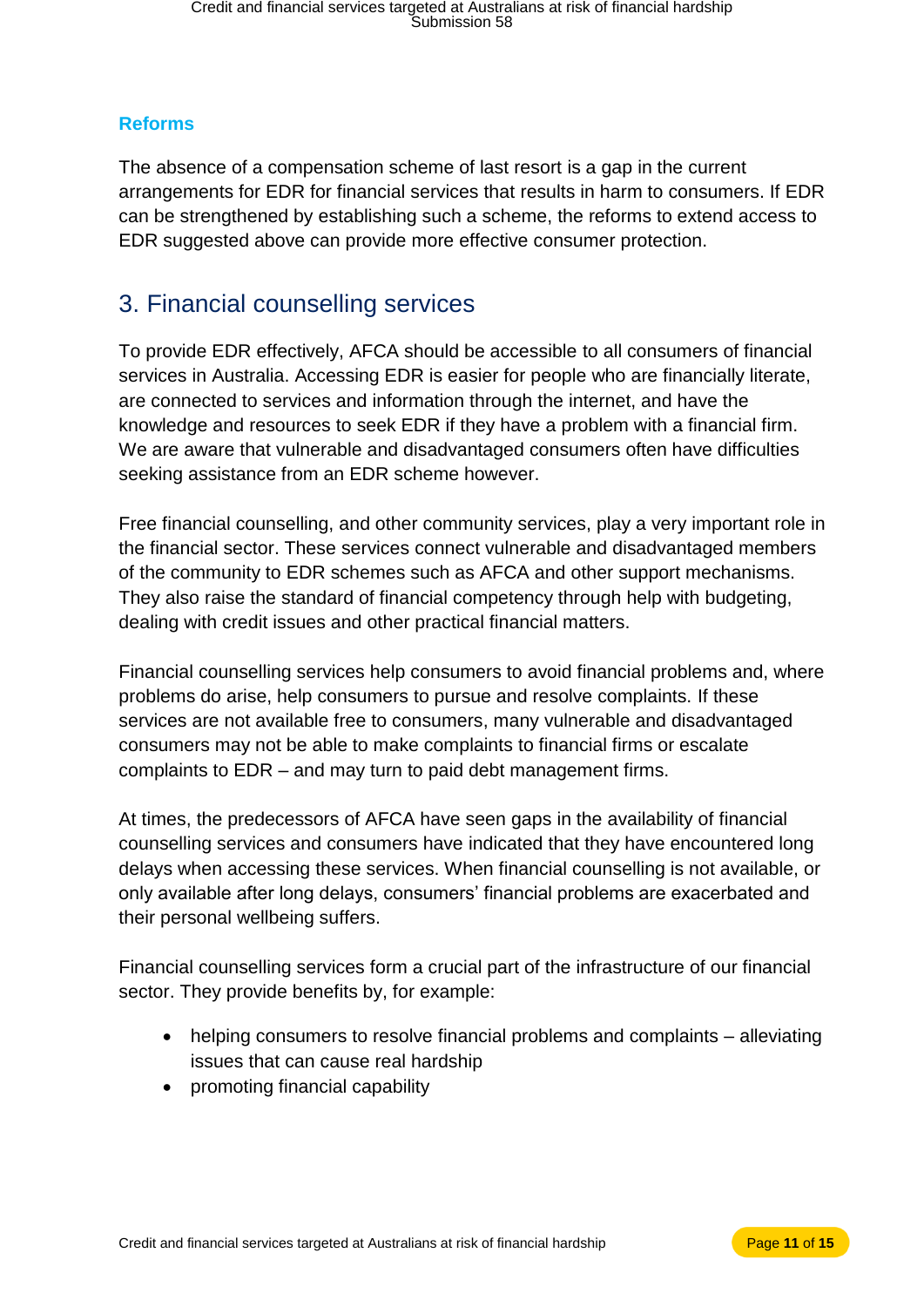• reducing the risk that vulnerable and disadvantaged consumers will be targeted by predatory businesses.<sup>12</sup>

Given the important role that financial counselling services play in the financial sector generally, and in EDR in particular, AFCA supports measures to ensure these services are funded adequately now and in future. We recommend the Government, industry and the community sector work together to develop a sustainable funding model for financial counselling services.

In the UK, debt counselling is provided under the auspices of the Money Advice [Service.](https://www.moneyadviceservice.org.uk/en/corporate/accountability-and-funding) The service is funded from a levy collected by the FCA from firms that it regulates. Such a model could be considered as an option in Australia.

<sup>&</sup>lt;sup>12</sup> For more information about the value of free financial counselling services, see public submissions by FOS to the Financial System Inquiry made i[n April 2014,](http://www.fos.org.au/custom/files/docs/fos-submission-to-fsi-inquiry.pdf) [August 2014](http://www.fos.org.au/custom/files/docs/fos-submission-to-fsi-interim-report-august-2014.pdf) an[d March 2015.](http://www.fos.org.au/custom/files/docs/fos-submission-to-the-financial-system-inquiry-final-report.pdf)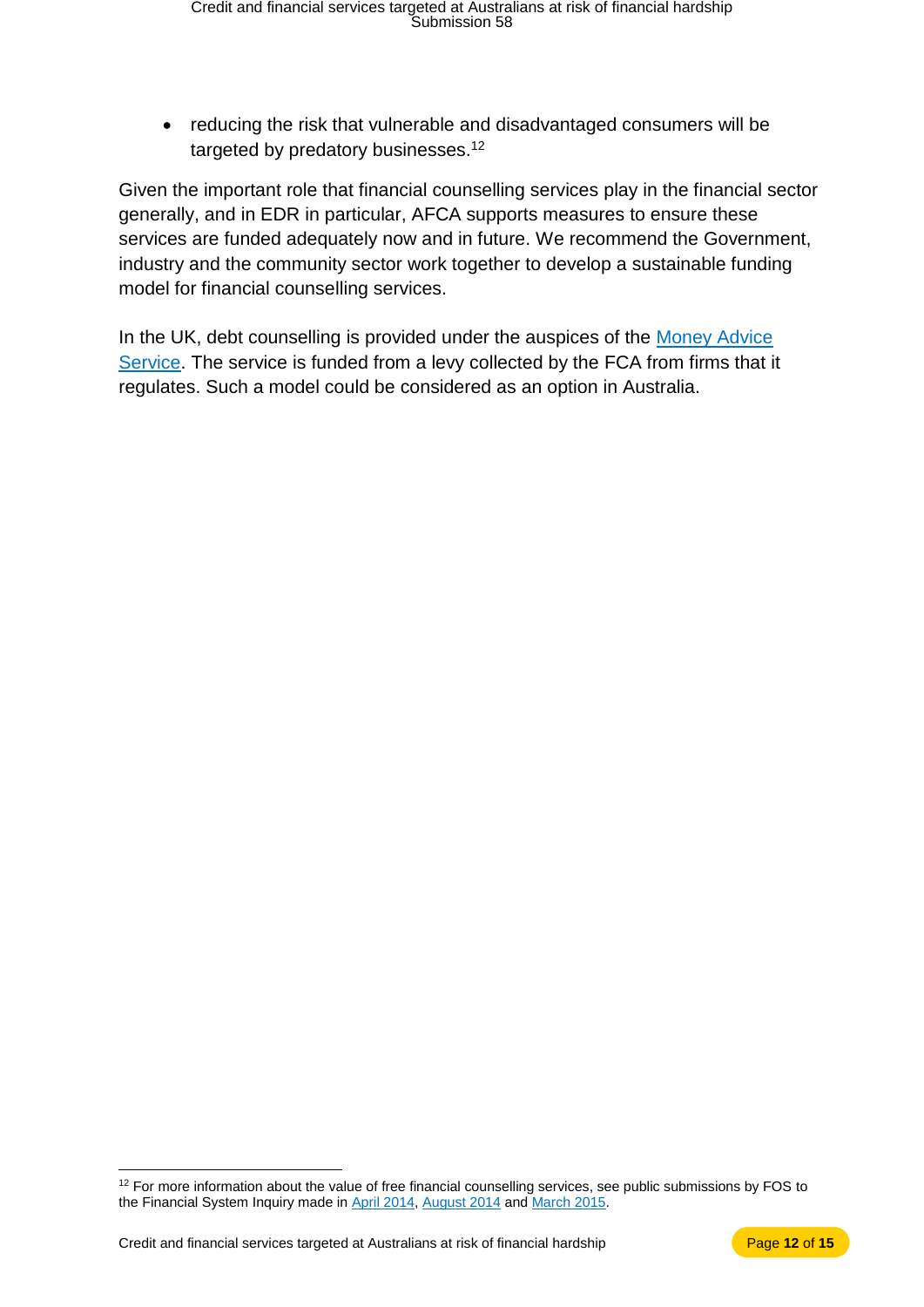# <span id="page-14-0"></span>Appendix 1 – About AFCA

#### <span id="page-14-1"></span>**Overview of AFCA**

AFCA is a free, fair and independent dispute resolution scheme. AFCA's service is offered as an alternative to tribunals and courts to resolve complaints consumers and small businesses have with their financial firms. We consider complaints about:

- credit, finance and loans
- insurance
- banking deposits and payments
- investments and financial advice
- superannuation.

AFCA's role is to assist consumers and small businesses to reach agreements with financial firms about how to resolve their complaints. We are impartial and independent. We do not act for either party to advocate their position. If a complaint does not resolve between the parties, we will decide an appropriate outcome.

Decisions made by AFCA can be binding on the financial firm involved in a complaint. We can award compensation for losses suffered because of a financial firm's error or inappropriate conduct. There are other remedies we can also provide for superannuation complaints. We do not, however, award compensation to punish financial firms or impose fines.

AFCA is not a government department or agency, and is not a regulator of the financial services industry. We are a not-for-profit company, limited by guarantee, governed by a board with equal numbers of industry and consumer representatives. AFCA's Chief Ombudsman is responsible for the management of the organisation.

### <span id="page-14-2"></span>**Establishment of AFCA**

The change to a single EDR scheme for financial services in Australia implements the recommendations to Government made in 2017 by the Ramsay Review. The integrated changes recommended by the review build on tested attributes of the industry ombudsman model. These are the most fundamental reforms to EDR since membership of an ASIC-approved EDR scheme was made mandatory for financial services providers in 2001.

AFCA's Board is chaired by the Honourable Helen Coonan (since 4 May 2018) and its Chief Executive Officer/Chief Ombudsman is David Locke (since 25 June 2018). Whilst FOS and CIO staff have transferred their employment to AFCA, new ombudsmen and highly skilled staff have also been recruited to ensure AFCA was fully resourced to deal with disputes from 1 November 2018. This includes recruitment of staff with superannuation experience.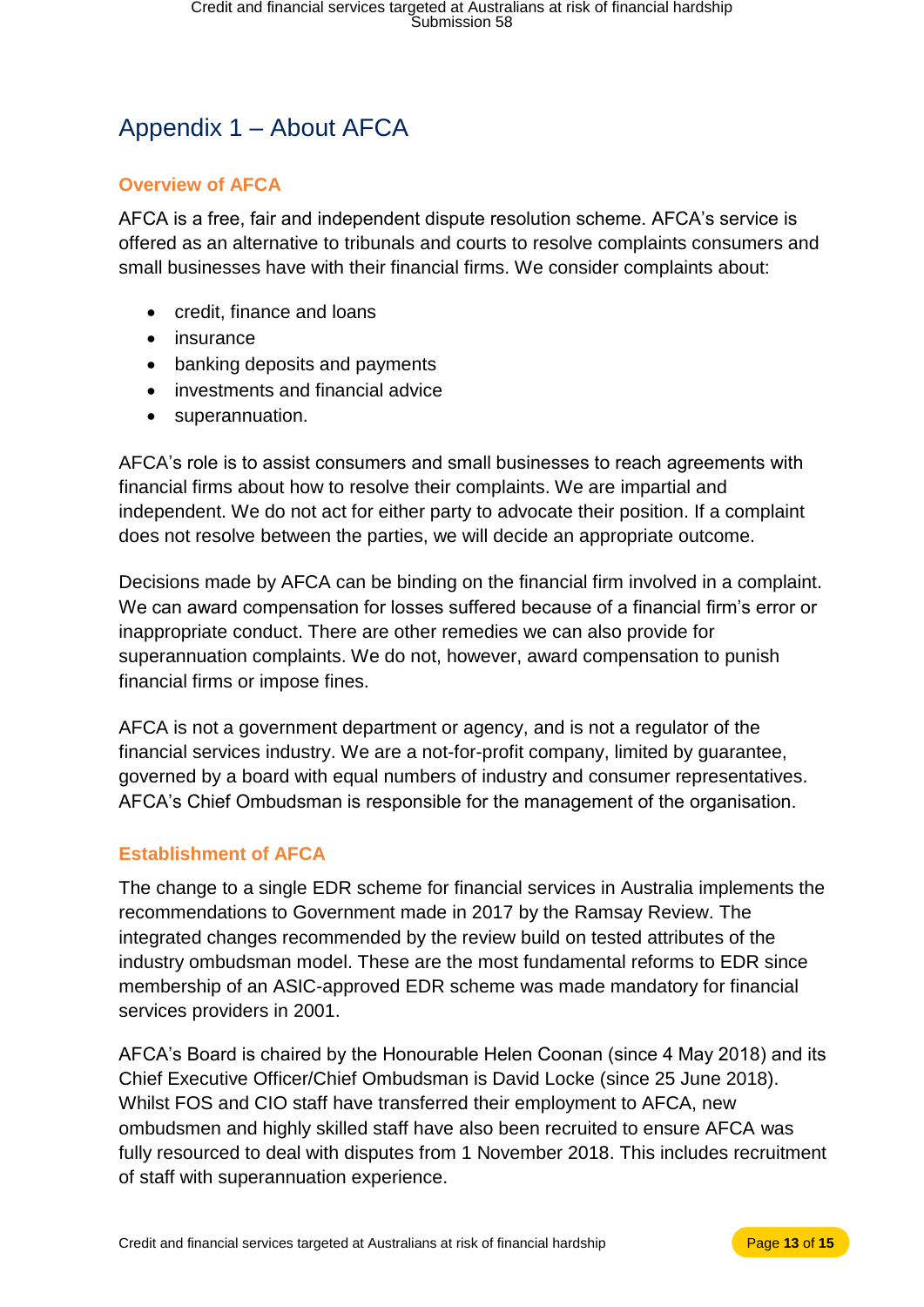Under transitional arrangements that have been put in place with ASIC's approval, AFCA is currently resolving complaints made to FOS and CIO and will continue to do so until they are resolved. These complaints will be handled in accordance with the FOS Terms of Reference or CIO Rules, as applicable and in force when the relevant complaint was lodged.

AFCA is built upon the work of FOS, CIO and SCT.<sup>13</sup> However, in time, AFCA will develop new approaches informed, but not bound, by those predecessor schemes' approaches to resolving disputes. AFCA's approach will incorporate the lessons from the current Royal Commission into financial services, as well as changes to industry practice and to the legislative and regulatory regime.

AFCA will be reviewed after 18 months of operation. AFCA's approaches and effectiveness will be independently assessed, providing another opportunity to ensure that it is operating an effective mechanism for redress.

### <span id="page-15-0"></span>**AFCA's complaint resolution process**

As the single financial complaints handling scheme replacing FOS, CIO and the SCT, AFCA is expecting to deal with over 55,000 complaints per year. It has a broader monetary jurisdiction than FOS and CIO. To manage its workload, AFCA anticipates it will need around 550 staff. This will include a dedicated small business ombudsman and a team with expertise and understanding of the financial firm issues that Australian small businesses face.

AFCA's complaint resolution process has been designed to ensure that it is easy to navigate and takes place quickly and efficiently. There is one case handler and an ombudsman who deal with each complaint.

AFCA encourages cooperation and collaboration by the parties in the resolution of complaints. Financial firms and complainants can engage proactively with AFCA, including by telephone and electronically.

Financial firms receive automated email communications when a complaint is registered and are given an opportunity to resolve the complaint in the first instance. AFCA is easily accessible with financial firms able to submit information and track the progress of a complaint through a secure portal and complainants able to lodge online and over the phone.

AFCA's Rules give it the ability to join another financial firm to a complaint. To date, this has not commonly occurred because of the division of firms between FOS and CIO. It is expected that from 1 November 2018 the joinder powers will enable a more streamlined and efficient ability to resolve complex complaints.

Credit and financial services targeted at Australians at risk of financial hardship Page **14** of **15**

<sup>&</sup>lt;sup>13</sup> A joint working group headed by Dr Malcom Eady was established and the schemes collaborated to develop AFCA and integrate the superannuation jurisdiction.